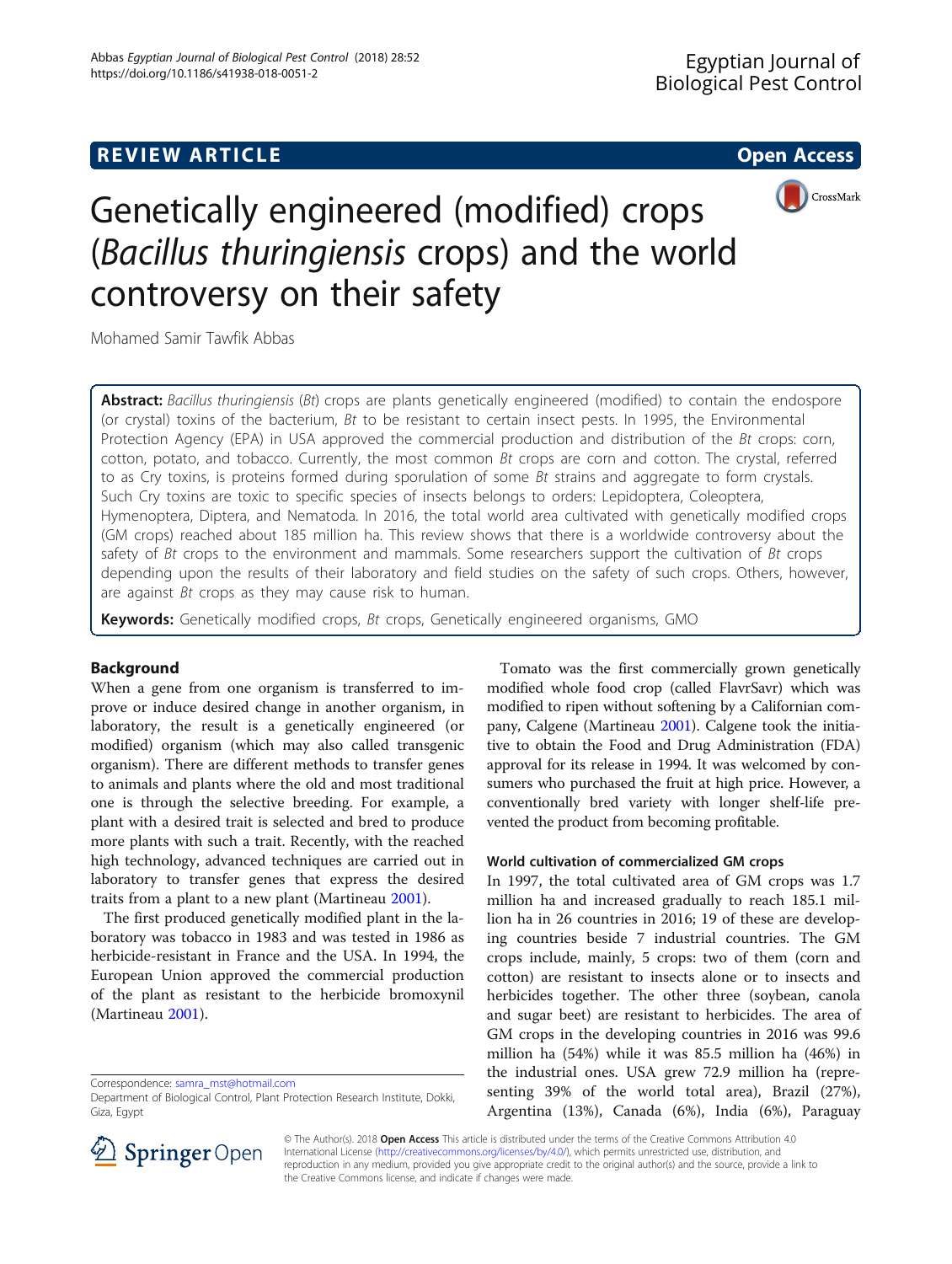(2%), Pakistan (2%), China (2%), and South Africa (1%). Five European countries (Spain, Portogal, Czec Republic, Slovakia, and Romania) planted about 117,000 ha in 2015 that increased to 136,000 ha in 2016. Romania decided not to plant in 2016 due to onerous requirement by the government (James [2016\)](#page-11-0).

Genetically engineered products are not new. Insulin used in medicine is an example of genetic engineering. Genes encoding human insulin were cloned and expressed in E. coli in 1978. At present, insulin is being produced in E.coli and the yeast Saccharomyces cerevisiae for diabetic patients (Baeshen et al. [2014\)](#page-10-0).

## How to produce genetically modified crops

Rani and Usha [\(2013\)](#page-11-0) mentioned that the modified crops are produced by:

- 1. Identifying and locating genes for plant traits, which is the most limiting step in the transgenic process. Identifying a single gene involved with a trait is not sufficient; scientists must understand how the gene is regulated, what other effects is might have on the plant and how it interacts with other genes active in the same biochemical pathway.
- 2. Designing genes for insertion, but once a gene has been isolated and cloned (amplified in a bacterial vector), it must undergo several modifications before it can be effectively inserted into a plant.
- 3. Transforming plants, which is the heritable change in a cell or organism brought about by the uptake and establishment of introduced DNA. There are two main methods of transforming plant cells and tissues: (a) The gene gun method which has been especially useful in transforming monocot species like corn and rice and (b) the Agrobacterium method which is considered preferable to the gene gun.

Agrobacterium tumefaciens is a soil-dwelling bacterium that has the ability to infect plant cells with a piece of its DNA. When the bacterial DNA is integrated into a plant chromosome, it effectively hijacks the plants' cellular machinery and uses it to ensure the proliferation of the bacterial population.

- 4. Selection of successfully transformed tissues following the gene insertion process to be transferred to a selective medium containing an antibiotic. Only plants expressing the selectable marker gene will survive and possess the transgene of interest.
- 5. Regeneration of whole plants under controlled environmental conditions in a series of media containing nutrients and hormones (a process that is known as tissue culture).

This process is performed mainly for the production of insect- or herbicide-resistant crops which are called Genetically Modified Crops (Fiester [2006](#page-10-0)).

# Bt crops

Bt crops are plants genetically engineered (modified) to contain the endospore (or crystal)  $Bt$  toxin to be resistant to certain insect pests. "Plant Genetic Systems", in Belgium, was the first company to produce a  $Bt$  crop (tobacco) in laboratory in 1985 but the crop was not commercially successful (Vaek et al. [1987](#page-11-0)). However, in 1995, the Environmental Protection Agency (EPA) in the USA approved the commercial production and distribution of the Bt crops (corn, cotton, potato, and tobacco). Currently, the most common Bt crops are corn and cotton (Vaek et al. [1987\)](#page-11-0). In 2013, four insect-resistant Bt brinjal (eggplant) varieties were approved for seed production and initial commercialization in Bangladesh (Koch et al. [2015](#page-11-0)). Recently, Bt soybean varieties expressing Cry1Ac+ Cry1Ab were approved for commercial use in Latin America to control lepidopteran insects (Koch et al. [2015\)](#page-11-0). Bt crops, containing Bt toxins, were planted in almost 100 million ha (Brookes and Barfoot [2017\)](#page-10-0).

The most widely used *Bt* vegetable crop is sweet corn. Shelton et al. ([2013](#page-11-0)) compared sweet corn varieties grown in the USA where the primary insect pest was Heliothis zea and demonstrated that non-sprayed Bt varieties produced more clean marketable ears than corn varieties sprayed with chemical insecticides up to 8 times.

Adoption of  $Bt$  cotton has greatly reduced the abundance of targeted pests in cotton and other crops close to cotton that are infested by polyphagous target insects (Naranjo [2011](#page-11-0)). In addition, the reduction in insecticide use enabled IPM programs in  $Bt$  crops fields and the increase of natural enemies populations.

# Bacillus thuringiensis (Bt) History of Bt

Bt was first discovered in 1901 by the Japanese biologist Shigetane Ishiwatarias a cause of sotto disease that was killing silkworms and named it Bacillus sotto (Milner [1994](#page-11-0)). In 1911, Ernst Berliner isolated this bacterium from dead Mediterranean flour moth in Thuringia, Germany, and named it Bt. In 1915, Berliner reported the existence of a parasporal body, or crystalline inclusion (called crystal) close to the endospore within  $Bt$ spore (Fig. [1\)](#page-2-0), but the activity of the crystal was not then discovered (Milner [1994](#page-11-0)). In 1956, it was found that the main insecticidal activity against lepidopteran insects was due to the parasporal crystal (Milner [1994\)](#page-11-0). Zakharyan [\(1979\)](#page-11-0) reported the presence of a plasmid in a strain of Bt and suggested that the plasmids involved in formation of endospore and crystal.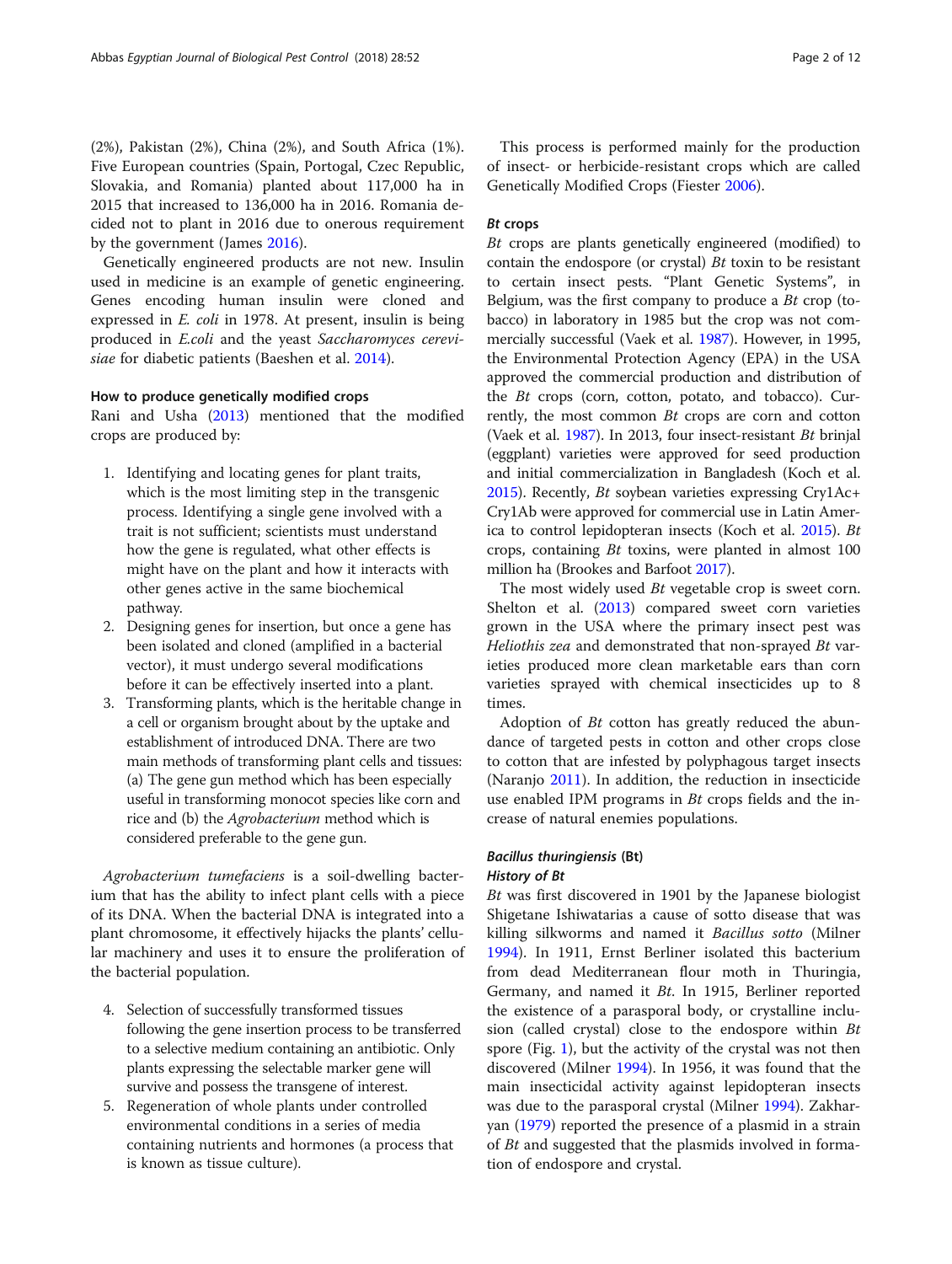<span id="page-2-0"></span>

In 1938, Bt was commercially produced in France with the name Sporine to be used primarily to kill flour moth (Luthy et al. [1982\)](#page-11-0). In 1956, Bt was used commercially in the USA, but the products were not successful because of poor formulations (Milner [1994\)](#page-11-0). In the 1980s, the use of Bt increased worldwide when insects became increasingly resistant to the chemical insecticides (Milner [1994\)](#page-11-0).

#### The crystal

The crystal, referred to as Cry toxin (cry from crystal), insecticidal crystal protein, parasporal body, crystalline inclusion, or delta endotoxin, is a protein formed during sporulation in *Bt* strains and aggregate to form crystals. Such Cry toxins are toxic to specific species of insects belonging to Lepidoptera, Coleoptera, Hymenoptera, Diptera, and Nematoda. They are harmless to human, vertebrates, and natural enemies of insects (Hofte and Whitely [1989](#page-11-0)).

In addition to the Cry toxins, some strains of  $Bt$ , like  $Bt$ israelensis, produce another toxic crystal, named cytolytic protein or Cyt toxin. The Cyt toxin (or protein) derived its name from being cytolytic to a wide range of invertebrate and vertebrate cells in vitro. This Cyt toxin increases the efficiency of Bt in dipteran insects (suborder: Nematocera) and some coleopteran ones. The Cyt toxins are also formed during sporulation and occur within the parasporal body but in a separate inclusion. They share no significant amino acid sequence identity with Cry toxins and are thus unrelated (Hofte and Whitely [1989](#page-11-0)).

# Mode of action of Bt

Bt spores have to be ingested by the susceptible insect to cause mortality. The Cry toxin becomes active by proteoletic enzymes in the alkaline gut juice (pH 8–10). Most cry toxins are actually pro-toxins of about 130 to 140 kDa, and after activation, they become 60–70 kDa (Bravo et al. [2007](#page-10-0)). The activated toxin passes through the peritrophic membrane and binds to specific receptors on apical microvillar brush border membrane of the epithelial cells of the midgut making pores through which the toxin penetrates to such cells that become swollen. The swelling continues until the cells lyse and separate from the basement membrane of the midgut epithelium. The alkaline gut juices then leak into the hemocoel causing the hemolymph pH rises that leads to paralysis and death of the insect (Soberon et al. [2010](#page-11-0)). However, Broderick et al. [\(2006](#page-10-0)) mentioned that the naturally occurring bacteria in the gut *(E.coli* and *Entero*bacter) penetrate to the hemocoel through the disrupted epithelium caused by  $Bt$  toxins and multiply causing sepsis of the hemolymph and death of the insect. In the Bt-moderately sensitive insects, such as Spodoptera spp., the endospore has a considerable role in killing the insect by producing toxins during its vegetative growth in the hemolymph (Crickmore et al. [2014](#page-10-0)). The insect or any living organism that does not have the receptors in gut epithelial cells is not killed by Bt (Gill et al. [1992](#page-10-0)).

The Cyt toxin is also a protoxin, about 28 kDa, and is activated by the proteolytic enzymes in the midgut juice to become 24 kDa. The toxin then penetrates from peritrophic membrane and the epithelial cells which lyse and separate causing the death of the insect (Hofte and Whitely [1989\)](#page-11-0).

# Nomenclature of Cry and Cyt toxins (proteins)

In the early 1980s, it was discovered that "there are genes responsible of the production of the crystal proteins in Bt spore and these genes are carried on plasmids" (Crickmore et al. [1998\)](#page-10-0). Hofte and Whitely ([1989\)](#page-11-0) termed these "cry genes" and the protein they encode "cry proteins" (for crystal) and cyt proteins (for cytolytic). They classified these genes, or crystals, based on the spectrum of activity of the proteins (insect order), their size or mass, and their apparent relatedness as deduced from nucleotide and amino acid sequences.

This designation was followed by a Roman numeral that indicates patho-type (I and II for toxicity to lepidopterans, III for toxicity to coleopterans and IV for toxicity to dipterans). This numeral was followed by an uppercase letter indicating the chronological order in which genes with significant differences in nucleotide sequences were described.

As the number of Bt Cry and Cyt toxins increased, the nomenclature of Hofte and Whitely [\(1989\)](#page-11-0) was modified as follows: the Cry and Cyt were maintained but the Roman numerals were replaced with Arabic numbers (Cry1 and Cry2 for toxicity to lepidopterans; Cry3 for toxicity to coleopterans; Cry4, Cry10, and Cry11 for toxicity to dipterans). The numbers (1, 2, 3,….) indicate major relationships (90% identity). The uppercase letters (A, B, C….) indicate 95% identity. Minor variations were designated by lowercase letters (a, b, c….), for example, Cry1Aa, Cry2Ab, …… (Table [1](#page-3-0)). So, the structure of Cry1Aa differs slightly from that of Cry1Ab.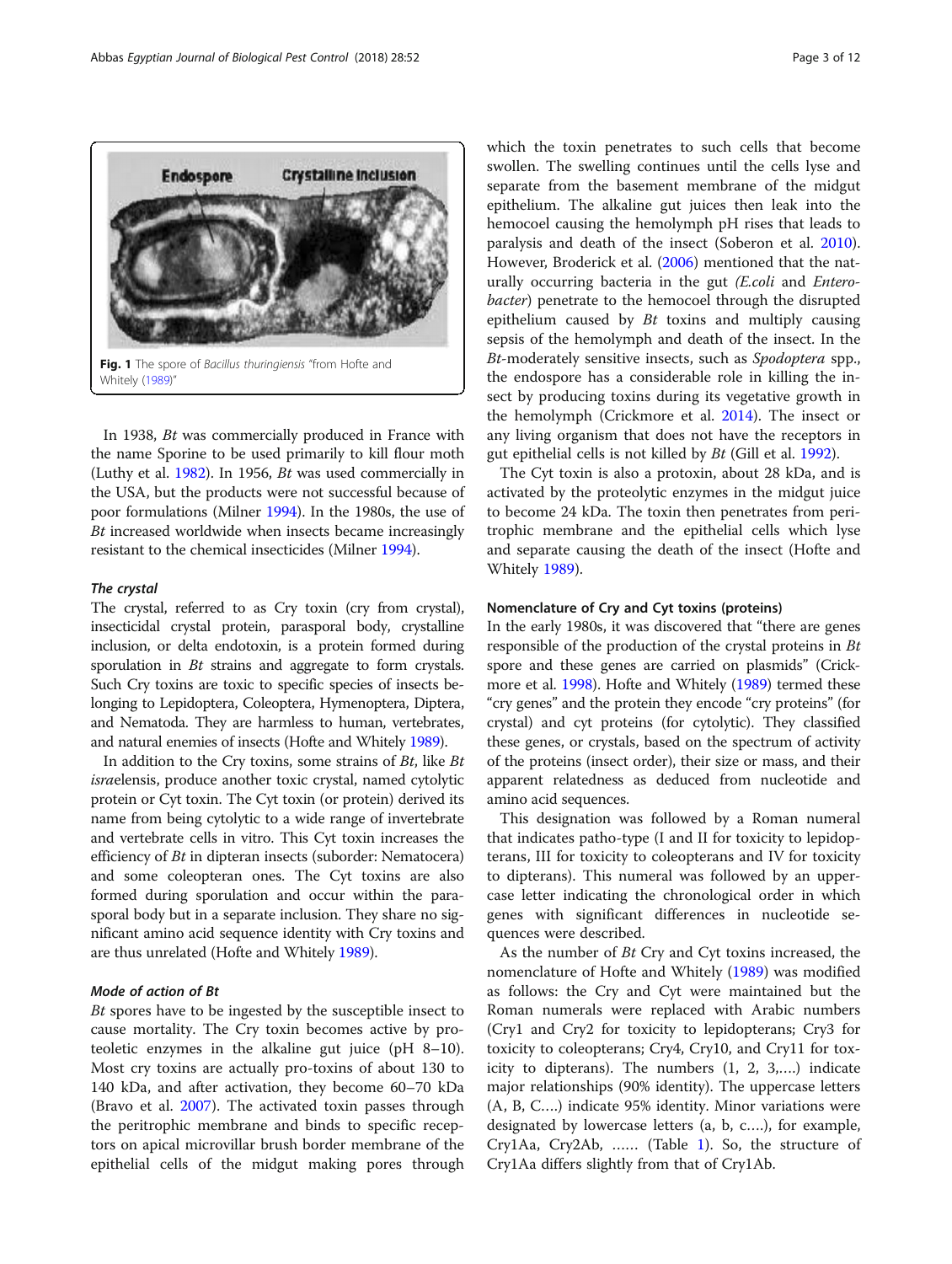| Old nomenclature <sup>a</sup> |          | New nomenclature <sup>b</sup> |         | Insect spectrum      | Number               | Mass(kDa) |
|-------------------------------|----------|-------------------------------|---------|----------------------|----------------------|-----------|
| Gene                          | Protein  | Gene                          | Protein |                      | of<br>amino<br>acids |           |
| crylA(a)                      | CryIA(a) | crylAa                        | CylAa   | Lepidoptera          | 1176                 | 133.2     |
| crylA(b)                      | CryIA(b) | crylAb                        | CrylAb  | Lepidoptera          | 1155                 | 131.0     |
| crylA(c)                      | CrylA(c) | crylAc                        | CrylAc  | Lepidoptera          | 1178                 | 133.3     |
| crylB                         | CrylB    | crylBa                        | CrylBa  | Lepidoptera          | 1207                 | 138.0     |
| crylC                         | CrylC    | crylCa                        | CrylCa  | Lepidoptera          | 1189                 | 134.8     |
| cryID                         | CryID    | crylDa                        | CrylDa  | Lepidoptera          | 1165                 | 132.5     |
| cryllA                        | CryllA   | cry2Aa                        | Cry2Aa  | Lepidoptera /Diptera | 633                  | 70.9      |
| cryllB                        | CryllB   | cry2Ab                        | Cry2Ab  | Lepidoptera          | 633                  | 70.8      |
| crylllA                       | CryllIA  | cry3Aa                        | Cry3Aa  | Coleoptera           | 644                  | 73.1      |
| cryllIB                       | CryllIB  | cry3Ba                        | Cry3Ba  | Coleoptera           | 649                  | 74.2      |
| crylVA                        | CrylVA   | cry4Aa                        | Cry4Aa  | Diptera              | 1180                 | 134.4     |
| crylVB                        | CryIVB   | cry4Ba                        | Cry4Ba  | Diptera              | 1136                 | 127.8     |
| cryIVC                        | CryIVC   | cry10Aa                       | Cry10Aa | Diptera              | 675                  | 77.8      |
| cryIVD                        | CryIVD   | cryllAa                       | Cry11Aa | Diptera              | 643                  | 72.4      |
| Jeg80                         | Jeg80    | cryllBa                       | Cry11Ba | Diptera              |                      | 80        |
| cytA                          | CytA     | cyt1Aa                        | CytlAa  | Diptera /others      | 248                  | 27.4      |
| cytB                          | CytB     | cyt2Aa                        | Cyt2Aa  | Diptera              |                      |           |

<span id="page-3-0"></span>Table 1 Nomenclature for representative insecticidal proteins and their encoding genes from Bacillus thuringiensis

<sup>a</sup> From Hofte and Whitely [\(1989\)](#page-11-0) microbiological review, 53, 242–255<br><sup>b</sup> For a somplete list of spretaling proteins, see Criskmore (2017) 79

<sup>b</sup>For a complete list of crystaline proteins, see Crickmore ([2017\)](#page-10-0) 79

For more and recent information about nomenclature of Bt toxins, see Crickmore ([2017\)](#page-10-0).

The crystal often contains one or more Cry toxins (or genes). For instance, the crystal of Bt kurstaki contains four cry genes (or toxins); Cry1Aa, Cry1Ab, Cry1Ac, and Cry2Aa (Fig. 2). In contrast, Bt thompsoni contains only one cry toxin: Cry3Aa. The existence of more than Cry toxin in a Bt strain increases the efficiency and the host range of this strain.

The crystal of Bt israelensis, however, contains four Cry toxins (or genes): Cry4Aa, Cry4Ba, Cry10Aa, and Cry11Aa in addition to two Cyt toxins, Cyt1Aa, and Cyt2Ba (Ben-Dov [2014\)](#page-10-0) (Fig. 2). Despite the low toxicity of the two Cyt toxins, they are highly synergistic with the Cry toxins that increase the toxicity of Bt israelensis by 3–5-folds than the Cry proteins alone (Ben-Dov [2014\)](#page-10-0).

Interestingly, Palma et al. ([2014\)](#page-11-0) reported that 700 Bt cry genes (Cry proteins) have been identified in the past decades. While many Cry proteins have pesticidal properties against insect pests in agriculture, others have no known invertebrate targets and have been termed "parasporins". Some of this parasporin group of Bt Cry proteins such as Cry31A, Cry41A, Cry46A and Cry64A exhibit strong and specific cytocidal activity against human cancer cells of various origins. They have been given the alternative names: parasporin-1



Fig. 2 Crystal of Bt kurestaki and Bt israelinsis "From Hofte and Whitely ([1989](#page-11-0))". a Bt spore. **b** Crystal of Bt kurestaki. c Crystal of Bt israelensis. The arrows in a illustrating the endospore (on the left) and the crystal (on the right)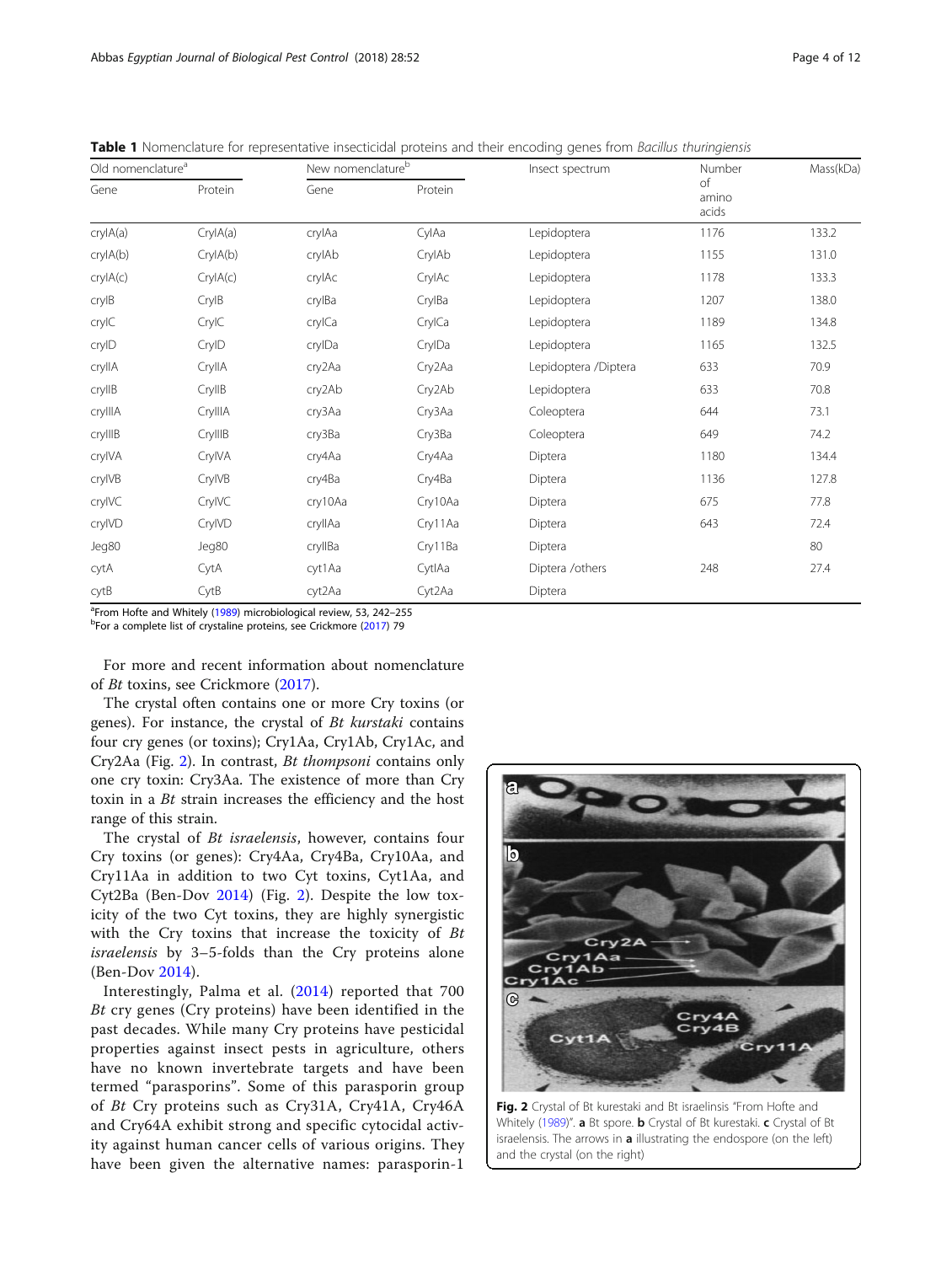(PS1), parasporin-2 (PS2), parasporin-3 (PS3), parasporin-4 (PS4), parasporin-5 (PS5), and parasporin-6 (PS6).

#### DNA, gene, and plasmid

DNA (deoxyribonucleic acid) is a very large molecule that carries the genetic instructions used in growth, development, functioning, and reproduction of all living organisms and many viruses. It consists of two long nucleotide chains. The nucleotides are composed of a five-carbon sugars to which are attached one or more phosphate group and a nitrogenous base. The sugar is deoxyribose attached to a single phosphate group (representing the backbone of the DNA). The base may be either adenine (A), guanine (G), thiamine (T), and cytosine (C). The nucleotides are linked together in a chain through the sugar and phosphates (Rettner [2017](#page-11-0)) (Fig. 3).

A gene is a distinct segment of DNA that encodes the information necessary for the assembly of a specific protein. The protein then functions as enzyme to catalyze biochemical reactions, or as a structure or a storage unit of a cell to contribute to expression of a plant trait (Rani and Usha [2013\)](#page-11-0).

A plasmid (Fig. 4) is a small DNA molecule. It naturally exists in bacterial cells and some eukaryotes. Often, the genes carried in plasmids provide the bacteria advan-tages such as antibiotic resistance (Roh et al. [2007](#page-11-0))<sup>.</sup>





# Vegetative insecticidal proteins (Vip) toxins

In addition to -indotoxins (Cry and Cyt toxins), Bt produces a novel family of insecticidal proteins named vegetative insecticidal proteins (Vip) during its vegetative stage. Two classes of Vip toxins were described. The first consists of a binary system composed of two proteins: Vip 1 and Vip 2, which are 100 kDa and 52 kDa in size, respectively. These proteins are highly toxic to certain coleopteran species (Chakroun et al. [2016](#page-10-0)). The second class is of a 88.5 kDa protein (Vip 3) and active against a wide range of lepidopteran insects (Chakroun et al. [2016\)](#page-10-0). These two classes of proteins do not display sequence homology with Cry or Cyt proteins (Chakroun et al. [2016\)](#page-10-0). There are, to date, about 82 identified Vip genes. The Vip toxins do not form crystals.

Currently, available Bt cotton varieties produce either or both Cry toxins and Vip toxins that target specific caterpillar pests such as beet armyworm, Spodoptera exigua; cotton bollworm, Helicoverpa armeigera; and tobacco budworm, Heliothis virescens.

# Bt corn (maize)

Corn is the sole Bt crop commercially produced and sold in 5 European countries (Spain, Portogal, Romania, the Czech Republic, and Slovania) (Koch et al. [2015](#page-11-0)) and is used for feeding livestock and as row material for the starch industry. Such countries produce approximately 173 million tones ensilage maize and 56 million tons of grain maize. A part of the Bt corn seeds is used for manufacturing food products, like starch, cornflakes, popcorn, canned sweet corn, corn on the cob, and corn oil, as the high heat used for producing such foods breaks down any toxins. There are rules in Europe countries that all food products made from Bt corn must be labeled. The USA and Canada, however, do not have such rules, and almost 75% of their manufactured corn products are made from Bt corn (Anonymous [2012](#page-10-0)).

Cultivation of Bt corn started in the USA, Canada, and Europe (Spain) in 1997, and by 2009, it was commercially planted in 11 countries. It was then representing 85% of the total area of corn in USA, 84% in Canada, 83% in Argentina, 57% in South Africa, 36% in Brazil, 20% in Spain, and 19% in Philippines (James [2016](#page-11-0)). In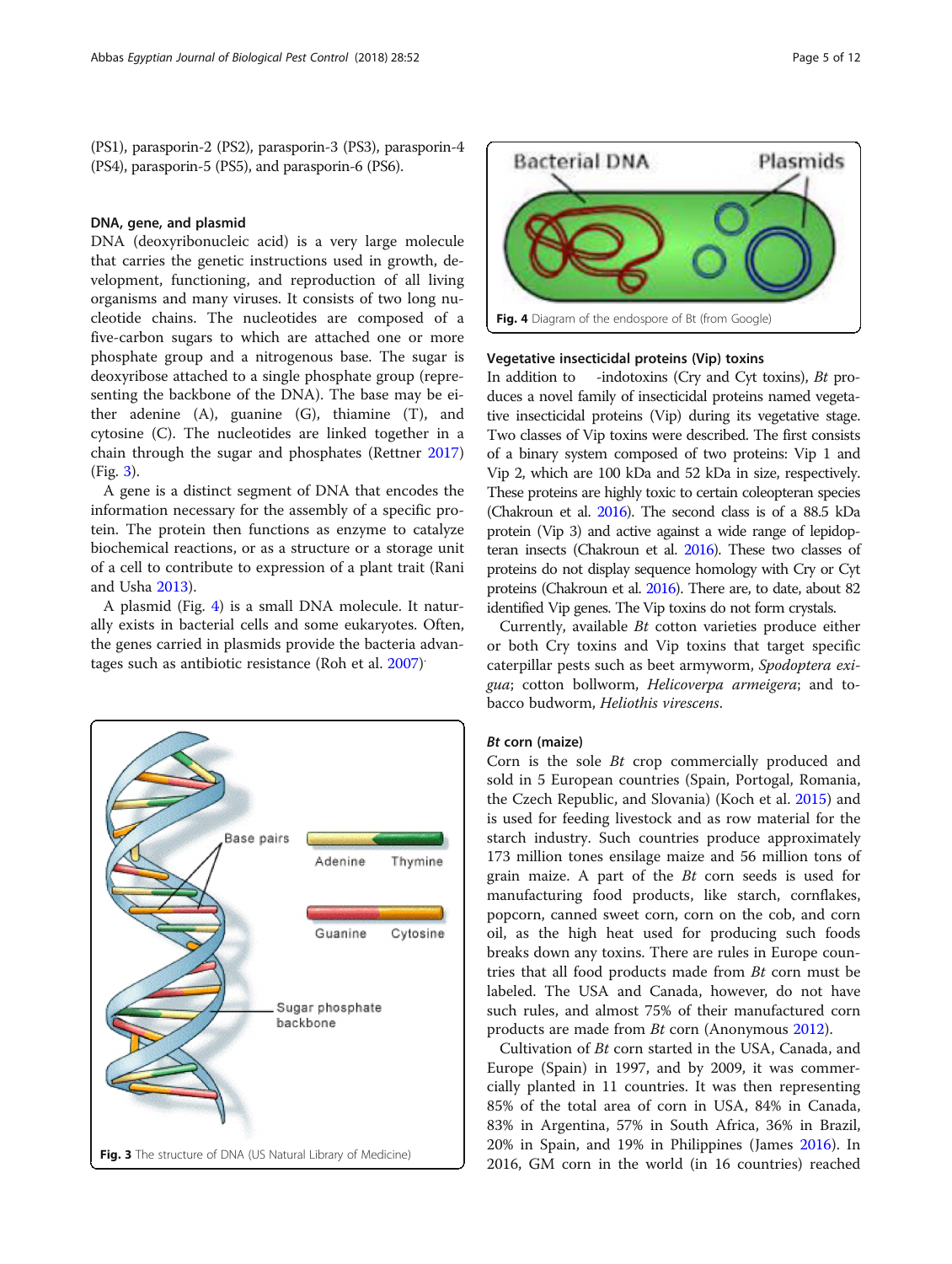60.6 million ha, out of which 6 million (10%) were Bt corn, 7 million (11.7%) were herbicide-tolerant corn, and 47.7 million (78.7%) were combined Bt and herbicide-tolerant corn. The crop was produced to resist the infestation by the European corn borer, Ostrinia nubilalis, but later in the 2000s, it has been produced against the corn earworm, H. zea, and the corn rootworm, Diabrotica virgifera in addition to O. nubilalis (James [2016\)](#page-11-0).

# Bt cotton

For cotton growers, there was a lot of pressure from pests before the introduction of Bt cotton. Due to synthetic insecticide resistance, farmers were losing much of their cotton because of H. virescens and pink bollworm, Pectinophora gossypiella. According to USDA, 94% of the cotton cultured in USA is genetically modified (James [2016\)](#page-11-0).

A study in University of California revealed that the average cost reduction in pesticides applied in Bt cotton fields from 1996 to 1998 was between 25 and 65 dollars per acre; the yield estimated, in the same period, was 5% more, on average, than the traditional cotton. In addition, Bt cotton significantly decreased the number of foliar sprays, against other cotton pests and consequently the cost of insecticides (Anonymous [2000](#page-10-0)).

In 1996, Bollgard cotton (a trademark of Monsanto Company) was the first Bt cotton to be marketed in the USA. It was producing Cry1Ac toxin with high activity on tobacco budworm and pink bollworm. Bt cotton was widely adopted in the USA by farmers in the Western Cotton Belt for the pink bollworm and by farmers in the Mid-south and South-east for primarily tobacco budworm and to a lesser extent for fall armyworm, Spodoptera frugiperda and S. exigua (Stewart [2007\)](#page-11-0).

Bollgard II was introduced in 2003 representing the next generation of Bt cotton. It was producing Cry2Ab toxin. Wide Strike cotton (a trademark of Dow Agro-sciences) was produced in 2004 containing Cry1Ac and Cry1F. Both Bollgard II and Wide Strike have better activity on a wide range of caterpillar insects than the original Bollgard (Stewart [2007](#page-11-0)).

The most recent 3rd generation of Bt cotton contained three genes: Bollgard 3 (Cry1Ac + Cry2Ab + Vip3A), Twin Link Plus (Cry1Ab + Cry2Ac + Vip3Aa19), and Wide Strike 3 (Cry1Ac + Cry1F + Vip3A) (Vyavhare [2017](#page-11-0)).

Bt cotton is the only Bt crop cultivated in developing countries (James [2016\)](#page-11-0). In India and China, the cultivated area of Bt cotton increased sharply during 2006 and 2007 to reach 25 million acres (2.5 million ha). Cultivation of  $Bt$ cotton in India started in 2002 (James [2016](#page-11-0)). In 2016, the world total area of cotton was 35 million ha (in 18 countries), out of which 22.3 million (64%) were GM cotton. In the USA, however, the total area of cotton was 4 million ha

and out of which 3.2 million ha (80%) were combined Bt and herbicide-tolerant cotton (James [2016\)](#page-11-0).

Varieties of Bt corn and Bt cotton registered in the USA were producing 18 different combinations of 11 Bt toxins. Each variety produces  $1-6$  *Bt* toxins that kill caterpillars, beetles, or both (Tabashnik et al. [2009](#page-11-0)).

# Insects resistance to Bt crops

Insects' field-evolved resistance is defined as a genetically based decrease in susceptibility of a population to a toxin caused by exposure of the population to the toxin in the field. The main goal of monitoring resistance of insects to Bt crops is to detect resistance early enough to enable taking preventative measures before failures occur (Tabashnik [1994](#page-11-0)).

Strong evidence of field-evolved resistance to the Bt toxins in transgenic crops was reported for some populations of three noctuid insects; the stem borer, Busseola fusca, H. zea, and S. frugiperda (Matten et al. [2008](#page-11-0)). Field-evolved resistance of S. frugiperda to Bt corn producing Cry1F occurred in 4 years in Puerto Rico, USA (Matten et al. [2008\)](#page-11-0). This was the first case of resistance leading to withdrawal of a Bt crop from the market (Matten et al. [2008\)](#page-11-0). Field-evolved resistance of Bt corn producing Cry1Ab was found in a population of the stem borer, B. fusca, in South Africa in 8 years or less (Van Rensburg [2007](#page-11-0)). A second resistant populations of B. fusca to Bt corn was detected in another area in South Africa (Kruger et al. [2009\)](#page-11-0). The percentage of farmers reporting medium or severe damage to Bt corn from B. fusca rose from 2.5% in the 2005–2006 growing season to 58.8% in the 2007–2008 season. In the USA, field-evolved resistance of H. zea to Bt cotton producing Cry1Ac was noticed in some populations of the insect in 7–8 years in the southeastern USA (Luttrel and Ali [2007](#page-11-0)). In China, evidence of field-evolved resistance to Cry1Ac expressing Bt cotton was detected in populations of H. armigera (Liu et al. [2010](#page-11-0)).

In contrast, strong evidence of sustained susceptibility to the Bt toxins in transgenic crops was reported for populations of 8 target insects on Bt corn and Bt cotton after 4–8 years. These insects were H. armigera, H. virescens, H. punctigera, P. gossypiella, D. grandiosella, D. saccharalis, O. nubilalis, and Sesamia nonagrioides (Tabashnik et al. [2009](#page-11-0)). However, In November 2009, Monsanto Company declared that P. gossypiella could develop resistance on Bt cotton producing Cry1Ac in four districts in India. As a solution for this problem the company produced another  $Bt$  cotton expressing Cry1Ac + Cry1Ab (Bagla [2010\)](#page-10-0).

# Safety of Bt crops

According to companies, like Monsanto, which produce genetically engineered crops containing Cry toxins, such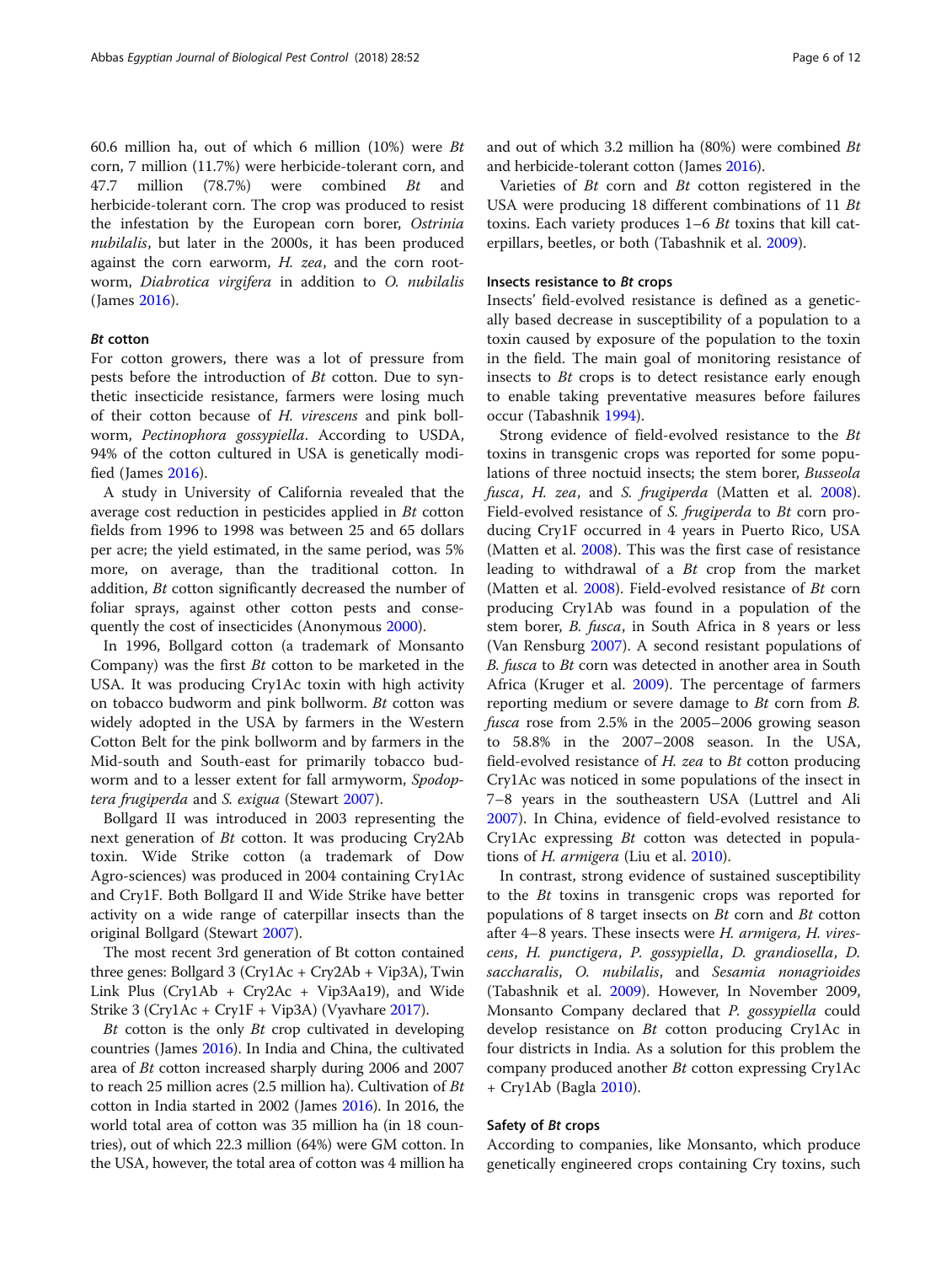toxins are supposed to be active only against particular insects and should have no deleterious effect on the environment or on mammals and humans (Mendelshon et al. [2003\)](#page-11-0).

#### Safety to environment

Most of the Cry proteins deposited into soil by Bt crops were degraded in soil within a few days, and they had no effect on soil bacteria, actinomyces, fungi, protozoa, algae, nematodes, or earthworm. Bt corn or Bt cotton were found to have no significant effect on populations of beneficial insects. In addition, the remains or pollen of Bt crops had no hazards to the non-target plants in the fields of Bt crops (Mendelshon et al. [2003\)](#page-11-0).

In laboratory studies at Cornell University (USA) in 1999, it was found that the pollen in  $Bt$  corn had deleterious effects on larvae of the Royal (or Monarch) Butterfly, Cithoroni aregalis (Losey et al. [1999](#page-11-0)). However, Proceedings of National Academy of Science revealed that the results of six laboratory and field studies showed that the density of  $Bt$  toxin in  $Bt$  corn pollen is not enough to cause any harm to the insect larvae (Sears et al. [2001\)](#page-11-0). It is to be noted that monarch butterfly has a beautiful coloration with about 15-cm wing-span width and it is a matter of home-decoration in the USA.

# Effect on the secondary pests

Lu  $(2010)$  $(2010)$  $(2010)$  reported that annual cultivation of Bt cotton resulted in high infestation levels by the sucking mirid insects in China which became the key pest on Bt cotton. Similarly, the continuous cultivation of Bt cotton caused obvious infestation by aphids and mealybugs in India (Losey et al. [1999](#page-11-0)). Laboratory tests conducted by Liu et al. [\(2005\)](#page-11-0) showed that Aphid gossypii fed on Bt cotton had shorter reproductive duration, maximum lifespan, and an earlier peak of daily mortality in the 1st and 2nd generations compared to individuals fed on non-Bt cotton.

In addition, Lu et al. ([2012](#page-11-0)) reported that after 20 years (1990–2010), a remarkable decline in aphid populations was noticed in Bt cotton fields in 36 locations in 6 districts north of China.

# Safety to predacious insects

In laboratory studies, Mendelshon et al. ([2003](#page-11-0)) found that pollen containing Cry toxins, which was at relatively very high doses, was not toxic to lady beetles (Coccinellids), green lacewings (*Chrysoperla* spp.), or honeybees. Also, field studies revealed that beneficial arthropods were substantially more abundant in Bt crops than in crops treated with chemical pesticides. Lu et al. ([2012](#page-11-0)) reported a remarkable decline in aphid populations in Bt cotton fields in 36 locations in 6 districts north of China. They related this decline to the increase of the

populations of the coccinellids, chrysopids, and spiders. In addition, these increased populations of the predators on Bt cotton had a considerable role for insect biological control on cotton, corn and peanut crops adjacent to Bt crops.

In another field study it was found that the populations of prevailing predators in a Bt corn field did not differ significantly from those on a conventional corn field. These predators were Hyppodamia convergens, Orius insidiosus, and Scymnus spp. (Al-Deeb and Wilde [2003\)](#page-10-0).

A 6-year field study assessed the long-term impact of Bt cotton producing Cry1Ac toxin on 22 species and strains of foliar-dwelling natural enemies in Arizona (Naranjo [2005](#page-11-0)). The study revealed no chronic, long-term effects of Bt cotton on such natural enemies.

A 3-year field study was carried out by Moar et al. ([2004\)](#page-11-0) in the USA to estimate the effects of Bt cotton (Bollgard) on biological control agents. They concluded that there were no adverse effects on non-target arthropods (parasitoids and predators) in Bollgard cotton fields compared to conventionally grown cotton ones.

In Egypt, Dahi [\(2013\)](#page-10-0) reported that Bt cotton producing Cry1Ac and Cry2Ab did not affect the populations or abundance of common predators species prevailing in cotton fields.

In 2009, Angelika Hilbeck's team (ETH) in Zurich (Schmidt et al. [2009\)](#page-11-0) published laboratory findings indicating that larvae of the two-spot ladybird, Adalia bipunctata, can be harmed by *Bt* toxins. The publication played a key role in justifying the cultivation ban for Bt maize MON810 in Germany imposed by Germany's Environment Minister in April 2009 (Alvarez-Alfageme et al. [2010\)](#page-10-0). In 2010, a paper was published by Jorg Romeis and his team at Switzerland's Puplic Agroscope Researh Station in Zurich (Alvarez-Alfageme et al. [2010](#page-10-0)) which assessed the findings of Hilbeck's group. The paper presented that the quantities of Bt toxins that ladybird larvae could be exposed to in the field are not expected to have any negative impact on such larvae.

In February 2012, the Hilbeck's group published a further study (Hilbeck et al. [2012](#page-11-0)), in response to the 2010 publication of the Romeis group. They accused the Romeis group of using a different test method and this method was the reason for the difference in the results. They mentioned that combining the test methods from both groups showed that  $Bt$  toxin can indeed have a harmful effect on two-spot ladybird larvae. The result of Hilbeck's group (Schmidt et al. [2009\)](#page-11-0) was obtained by feeding ladybird larvae on eggs of the Mediterranean flour moth, Ephestia kuehniella that had been sprayed with *Bt* toxin solutions at different concentrations. They then found a higher mortality rate among the treated larvae compared to the control group. Romeis group examined ladybird larvae under the microscope and found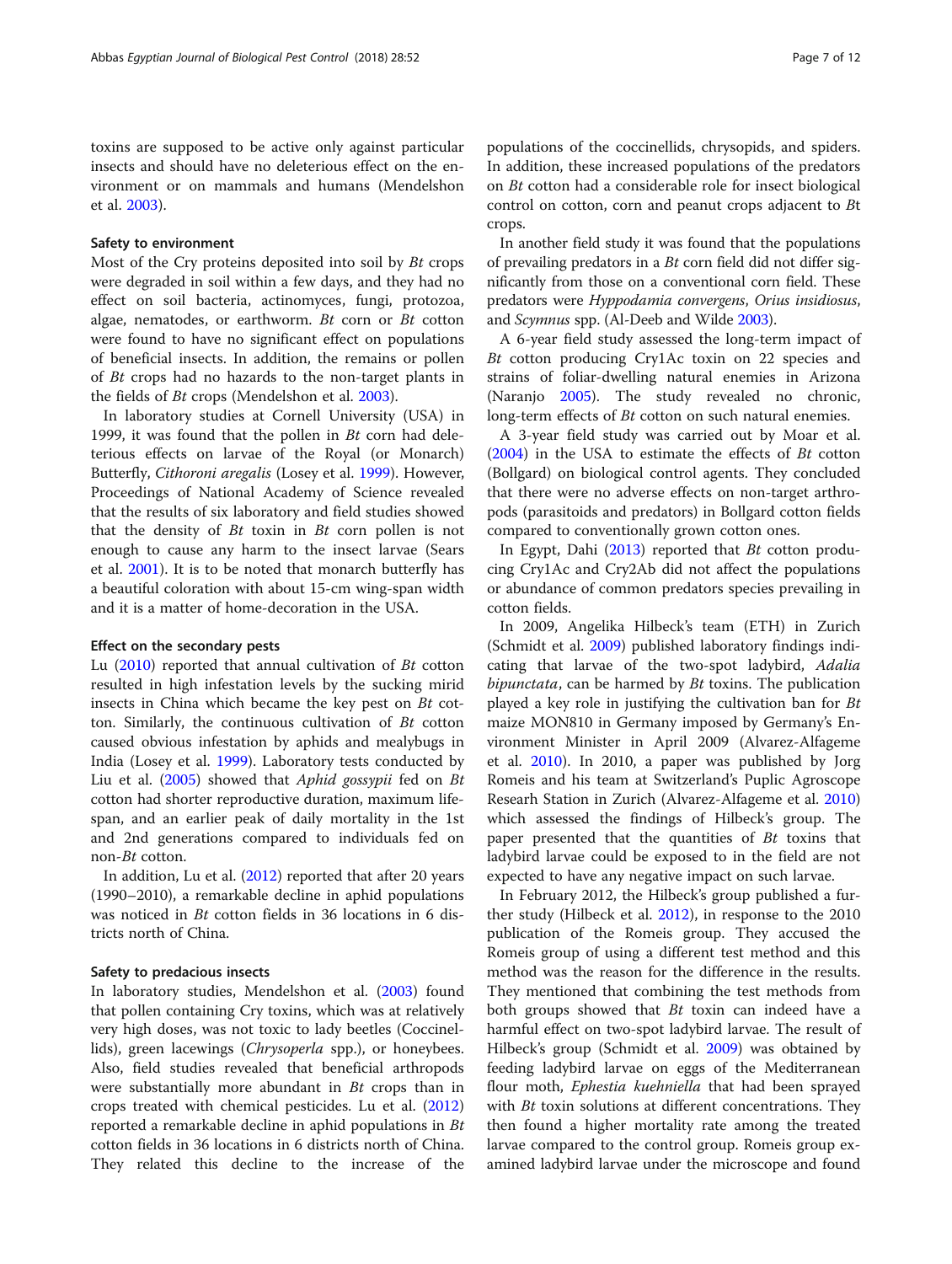that the larvae only suck the contents of the eggs and do not eat even a part of the egg shell which was sprayed with the *Bt* toxin (Alvarez-Alfageme et al. [2010](#page-10-0)). Consequently, the larvae are not exposed to the Bt toxin. In 2012 paper, Hilbeck's group also observed ladybird larvae under the microscope and mentioned that the larvae bite into the eggs and when the contents spill out they come into contact with the egg shell sprayed with the toxin (Hilbeck et al. [2012](#page-11-0)). However, they added that in the field, ladybird larvae are only be exposed to potentially harmful quantities of  $Bt$  toxins if the feed on  $Bt$ corn pollen or on prey, except aphids, accumulate Bt toxins; aphids only suck plant sap which does not contain Bt toxin.

In another study, the red spider mite, Tetranichus urtica was used as food for the larvae of A. bipunctata. The red spider mite is a natural prey of the ladybird and was fed on Bt corn before exposed to the larvae. The mortality rate of the treated larvae was not significantly different from that of the control group which was fed on conventional corn. This study confirmed that Bt crops are not harmful to the two-spotted ladybird (Romeis et al. [2012](#page-11-0)).

Hilbeck et al. ([1998](#page-11-0)), in laboratory studies, fed 2nd and 3rd larval instars of the predator, Chrysoperla carnea on artificial diet mixed with Cry1Ab toxin. They found that the total mortality in larvae was significantly higher (57%) than in the untreated control (30%). Also, significantly more larvae died (29%) when received Cry1Ab later during their development compared to the control ones (17%). Although mortality was higher, almost no differences in developmental time were observed between treated and untreated larvae. In another study (Hilbeck et al. [1999\)](#page-11-0), almost similar results were obtained when C. carnea larvae were fed on Spodoptera littoralis larvae fed on diet mixed with Cry1Ab and Cry2A at different concentrations.

However, Moussa et al. ([2018\)](#page-11-0) reported that feeding larvae of Chrysoperla carnea on aphids reared on Bt corn until pupation did not affect percentages of pupation or adult emergence of the predator.

#### Safety to honeybees

Laboratory feeding studies carried out by Rose et al. ([2007](#page-11-0)) showed no effects on the weight and survival of honeybees fed on Cry1Ab sweet corn pollen for 35 days. In field studies, colonies foraging in sweet corn plots and fed on Bt pollen cakes for 28 days showed no adverse effects on bee-weight, foraging activity and colony performance. Brood development was not affected by exposure to Bt pollen. Feeding the 2nd instar larvae on pure Bt toxins mixed with their food on concentrations far above those to which they would be exposed showed insignificant mortality rate between the treated larvae and the control group.

Duan et al. ([2008](#page-10-0)) examined 25 studies that independently assessed potential effects of *Bt* toxins on honey bee survival and found that the Cry proteins did not negatively affect the survival of either honey bee adults or larvae in laboratory.

# Are Bt crops safe to mammals and humans? World controversy

The results of experiments conducted by researchers at the University of Caen, France, and supported by GEKKO Foundation, in Germany, showed that toxins produced in Bt corn, Mon810, can impact significantly the viability of human cells. The effects were observed with relatively high concentrations of the toxins; however, further investigations should be conducted to find out how such toxins impact the cells. In addition, it should be taken into account if there are combination effects with other compounds in the food (Mesnage et al. [2011\)](#page-11-0). By introducing the toxin-gene into the plant, the structure of the toxin is modified and may cause its selectivity to be changed. Many Bt corn, like Smart Stax, produce 2–6 different Bt toxins and therefore have a higher content of toxins (Mesnage et al., 2012).

In 2001, the Environmental Protection Agency (EPA) in the USA supervised comprehensive studies to reassess the 4 registered Bt crops that had been accepted for agricultural use since 1995. These crops were  $Bt$  corn (Cry1Ab),  $Bt$  corn (Cry1F),  $Bt$  cotton (Cry1Ac), and  $Bt$ potato (Cry3A). The reassessment included the potential effects on the environment, the natural enemies, the non-target insects and the safety to human and mammals (Mendelshon et al. [2003](#page-11-0)). The results of the reassessment indicated that in vitro studies Bt toxins were unstable in the presence of digestive fluids of human's gut and were degraded in such fluids within 0–7 min. However, these studies did not ensure the non-toxicity of these toxins to human or that the rapid degradation occurs in all Cry toxins. The Cry1Ab and Cry1Acin processed corn foods (popcorn, tachoshell, cornflex, starch, oil, etc.) are not heat-stable and accordingly become inactive in such foods. No acute toxicity was shown in mice treated with high doses of  $Bt$  toxins, 3280–5000 mg/kg body weight.

Wang et al. [\(2002](#page-11-0)) found that feeding mice on Bt rice flour (Cry1Ac) at a dose of 64 mg of the toxin/kg body weight for 90 days did not cause any effect in the tissues of the liver, kidney, intestines, or blood cells. In addition, no significant differences in the weights of such organs between treated and untreated mice.

Hall ([2011\)](#page-11-0) mentioned that the risks of *Bt* foods to human health appear small based on what is known about the bacterial endotoxin, its specificity and confidence of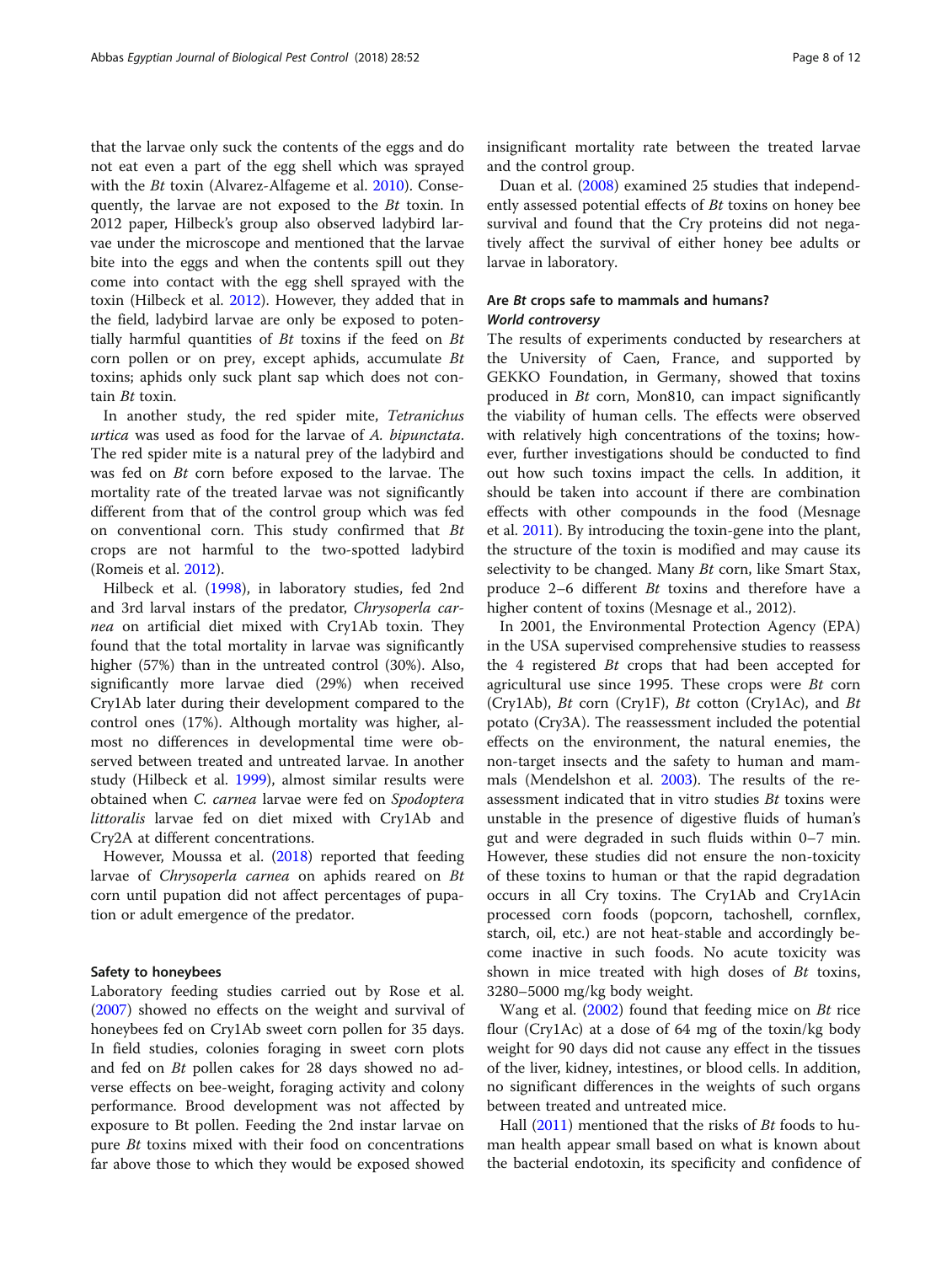the process of plant transformation and screening. The tasks of determining the levels of such risks, however, are immense. Human diets are complex and variable, so, how can we trace the acute or chronic effects of eating Bt foods when they are mixed with many other foods that may also present their own health hazards? It is even more complicated to determine the indirect risk of eating meat from animals raised on transgenic crops. These tests take time and the results of clinical trials are not always clear-cut. It will likely take decades before knowing with any certainty if Bt crop is safe for human or not.

An analysis of blood and organ system was carried out with rats fed three main commercialized Bt maize (deVendomois et al. [2009](#page-10-0)). Approximately 60 different biochemical parameters were classified per organ and measured in serum and urine after 5 and 14 weeks of feeding. Bt maize-fed rats were compared first to their respective parent non-Bt equivalent control groups, followed by comparison to 6 groups which had consumed other non-Bt maize varieties. The analysis clearly revealed sex- and dose-dependent effects on the kidney and liver of the treated rats. Other effects were also noticed in the heart, adrenal glands, spleen, and hematopoietic system.

The French High Council of Biotechnologies Scientific Committee reviewed the 2009 Vendomois et al. study and concluded that "It presents no admissible scientific element likely to ascribe any hematological, hepatic, or renal toxicity to the three re-analyzed Bt maize (Anonymous [2010](#page-10-0))." Also, a review by Food Standards Australia New Zealand of the 2009 Vendomois et al. study concluded that the results were due to chance alone. However, French government applied a principle of precaution against genetically modified crops. In addition, a review by Food Standards Australia New Zealand of the 2009 Vendomois et al. study concluded that the results were due to chance alone (Anonymous [2010](#page-10-0)).

A Canadian study in 2011 estimated the presence of Cry1Ab1 (Bt toxin) in non-pregnant women, pregnant women, and fetal blood. All groups had detectable levels of the toxin in blood, including 93% of pregnant women and 80% of fetuses at concentrations of  $0.19 \pm 0.30$  and  $0.04 \pm 0.04$  ng/ml, respectively (Anonymous [2010](#page-10-0)).

In 2004, a human feeding study was conducted to determine the effects of genetically modified (GM) food. Seven human volunteers were allowed to eat genetically modified soybean (resistant to the herbicide Roundup) to see if the DNA of GM soybean was transferred to the human gut bacteria. The examination of their guts showed that no recombinant DNA was found (Netherwood et al. [2004\)](#page-11-0). However, the anti-GM crops advocates believe that the study needs additional testing to determine its significance (Smith [2007\)](#page-11-0).

In a study funded by the European Arm of Greenpeace, it was found that there was a possibility of a slight

Anilkumar et al. [\(2010](#page-10-0)) fed sheep (1 year old) on Bt and non-Bt cottonplants for 3 months and found that the histological examination of liver and kidney revealed no significant changes between Bt and non-Bt plant-fed sheep.

In a study in pigs and calves fed on  $Bt$  maize, it was found that Cry protein fragments were detectable, but reduced in size, as they travel down the gastrointestinal (GI) tract. None were detected in the liver, spleen, or lymph nodes indicating that they were too large to be systematically absorbed from the GI tract (Chowdhury et al. [2003](#page-10-0)). It was suggested that transgenic nucleic acid and proteins from GM crops are handled in the gut like their conventional counterparts, with no evidence for systemic absorption of intact proteins or genes (Sieradzki et al. [2013\)](#page-11-0). Herman et al. [\(2006\)](#page-11-0) reported that maize fed to animals is generally not processed and accounts for approximately 65% of their diet. As for human, the exposure to Cry protein is much lower than that of farm animals and the maize is processed by heating causing the Cry proteins to lose their insecticidal activity and make them more susceptible to degradation.

A number of Cry proteins (toxins) were subjected to in vitro heat stability studies under conditions similar to those used for human food processing (Hammond and Jes [2011\)](#page-11-0). All Cry proteins tested lost insecticidal activity after processing. In general, there are fundamental biological properties of proteins that greatly limit their potential to produce chronic toxic effects when ingested (Hammond et al. [2013](#page-11-0)). The ingestion of proteins introduced to date into GM crops are not considered to be toxic based on their known biochemical function and on the results obtained from bioinformatics searches (Hammond et al. [2013\)](#page-11-0).

In a safety study (Onose et al. [2008](#page-11-0)), rats were treated with famotidine (to reduce gastric acid secretion) and indomethacin (to damage the intestinal epithelium), then they were fed diets with and without Cry1Ab protein (10 ppm). Despite the expectation of less Cry1Ab protein digestion and more absorption of Cry1Ab protein into the circulatory system of the GI-impaired rats, there was no evidence of toxicological effects (changes in clinical blood parameters and histologic appearance of organs) in the treated rats.

Mezzomo et al. ([2013](#page-11-0)) reported that Bt spore preparations containing various Cry proteins were found to cause hemato-toxocity in mice when administered by oral gavage. However, Koch et al. [\(2015\)](#page-11-0) mentioned that such a result could be due to spore components other than Cry proteins.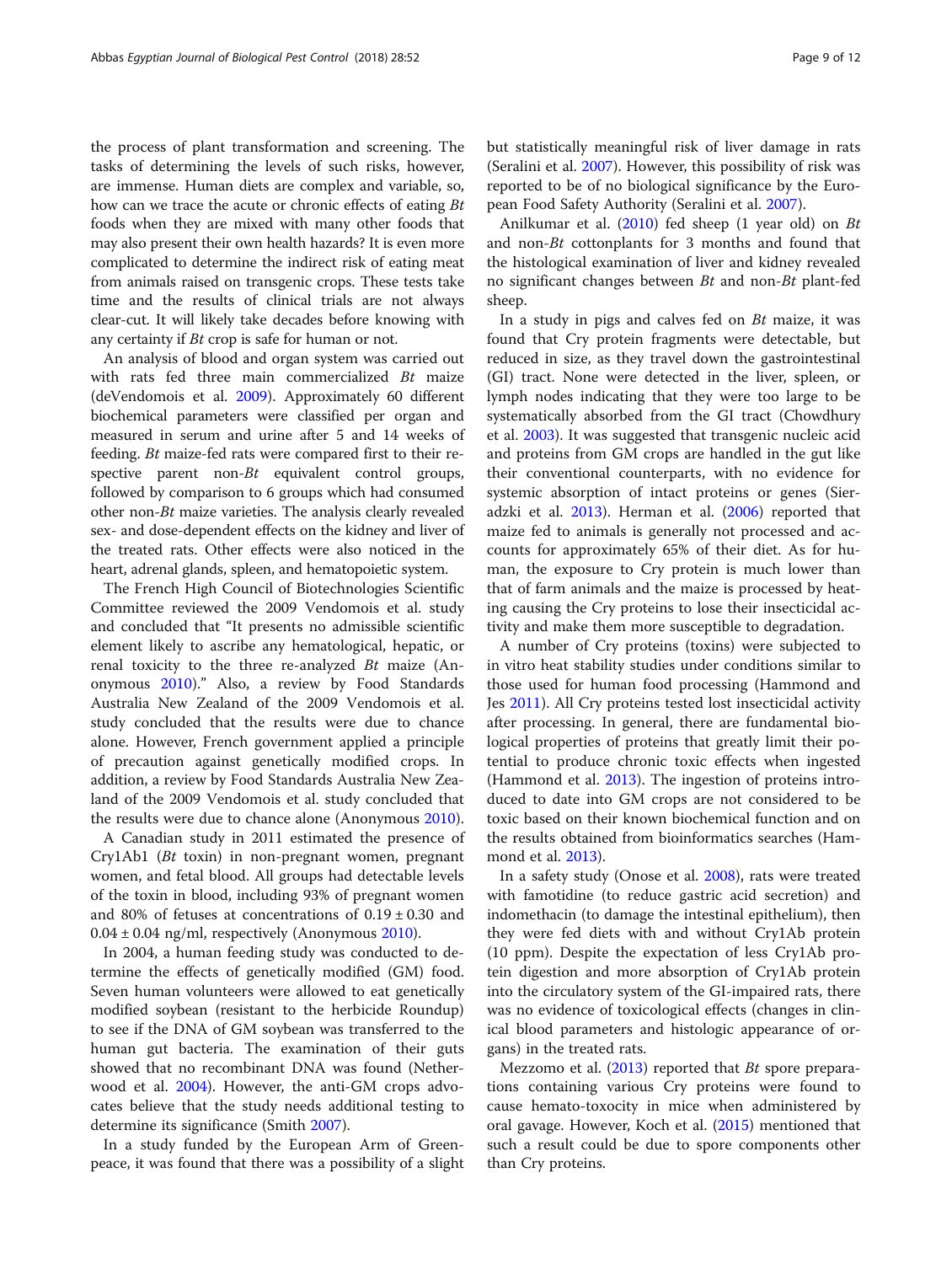Domingo [\(2016\)](#page-10-0) stated that with only a few exceptions, the reported studies in the last 6 years showed rather similar conclusions; the assessed GM soybeans, corn, rice, and wheat would be as safe as the parental species of these plants. However, in spite of the notable increase in the available information, studies on the long-term health effects of GM plants, including tests of mutagenicity, teratogenicity, and carcinogenicity seem to be still clearly necessary.

#### StarLink corn and human allergy

StarLink is a variety of Bt corn produced commercially for use in animal feed by Aventis Company in the USA. There was a stipulation that the crop must not be used for human consumption because the Bt toxin used in StarLink is less rapidly digested than the other Bt toxins. Twenty-eight people showed allergic reactions related to eating corn products that may have contained the Star-Link toxin. However, the US Centers for Disease Control studied the blood of these people and concluded that there was no evidence that the allergic reaction was related to the StarLink toxin (Seralini et al. [2007\)](#page-11-0).

#### Ban of Bt crops

In August 2003, Zambia cut-off the flow of genetic modified maize from UN's World Food Program. This left a famine-stricken population without food aid. In December 2005, the Zambian government changed its mind in the face of further famine and allowed the importation of GM maize (Anonymous b, [2009](#page-10-0)).

In April 2004, Hugo Chavez announced a total ban on GM seeds in Venezuela (Anonymous, [2009](#page-10-0)).

In January 2005, the Hungarian government announced a ban on importing and planting of GM maize seeds, which was subsequently authorized by the European Union (James [2016\)](#page-11-0).

The Germany's Environment Minister issued a ban for cultivation of Bt maize in April, 2009, after published laboratory findings in Germany indicating that A. bipunctata larvae can be harmed by Bt toxins (Schmidt et al. [2009\)](#page-11-0).

In 2014, the Minister of Agriculture in Egypt announced a ban on the cultivation of Bt cotton and maize after a debate on a TV program concerning the possibilities of hazards of Bt crops (unpublished).

In Hawaii, growing Bt cotton has been prohibited since 2013 (James [2016\)](#page-11-0).

Burkina Faso, Africa top cotton producer, banned Bt cotton in 2016 because of economic and quality concerns (James [2016](#page-11-0)).

Romania decided not to plant GM crops in 2016 due to onerous requirement by the government (James [2016](#page-11-0)).

In 2015, European Commission announced that 19 EU countries are able to ban the cultivation of GM crops. Although repeated scientific assessments have concluded

that GM crops are as safe for humans and environment as the conventional crops, a majority of Governments, parliamentarians, and European people oppose cultivation of such GM crops (James [2016\)](#page-11-0). The European countries that banned cultivation of GM crops made their decision because they prefer producing the organic food. These countries import over 30 million tons per year of Bt corn and GM soybeans as animal feed and livestock industry. However, Russia issued a ban on both cultivation and importing Bt crops (James [2016](#page-11-0)).

#### Monsanto declared worst company of 2011

Monsanto, a major biotech corporation responsible for genetically modified foods, has been given "the Worst Company of 2011 Award" for threatening both human health and the environment. The award was given by natural health information website Natural Society after thousands of readers voted "Monsanto the worst company of 2011" (Gucciardi [2011](#page-10-0)). Numerous scientific studies have found Monsanto's GM crops, herbicides and bio-pesticides, to be a danger to the planet. A review of 19 studies announced that consumption of GM corn or soybeans lead to significant organ disruptions in rats and mice, particularly in the liver and kidney (Gucciardi [2011](#page-10-0)).

### The end of Bt crops

A report from Texas A & MA griLife Extension stated that  $Bt$  cotton and corn have been attacked by bollworms and earworms among other pests. Cry toxins had a good run and will hang on for a while longer, but the era of the Cry toxins seems to be ending. They suggested that Bt crops should contain two or three different toxins to delay resistance. If an insect had an allele to survive on toxin 1, it probably does not have different alleles to survive on toxins 2 and 3 (Anonymous [2016\)](#page-10-0).

The report also claimed that the newest Vip (Vegetative insecticidal protein toxins) for caterpillars does a good job of controlling many species. Once again, the insects will have adapted, or partially adapted, to the old toxins, so selection for resistance will be on Vip and again the era of the Cry toxins seems to be ending (Anonymous [2016](#page-10-0)).

#### No to a moratorium on the cultivation of GM maize

A declaration of 500 European scientists indicated that amoratorium on the cultivation of GM Bt maize approved by the European Union (EU) is not scientifically justified. Such a decision could be based only on imaginary or false uncertainties concerning environmental or food safety. It would bring no new knowledge that could reduce the hypothetical risks that could be generated by the cultivation and the consumption of GM Bt maize. Such a moratorium would be in contradiction with the precautionary principle (Naud et al. [2007\)](#page-11-0).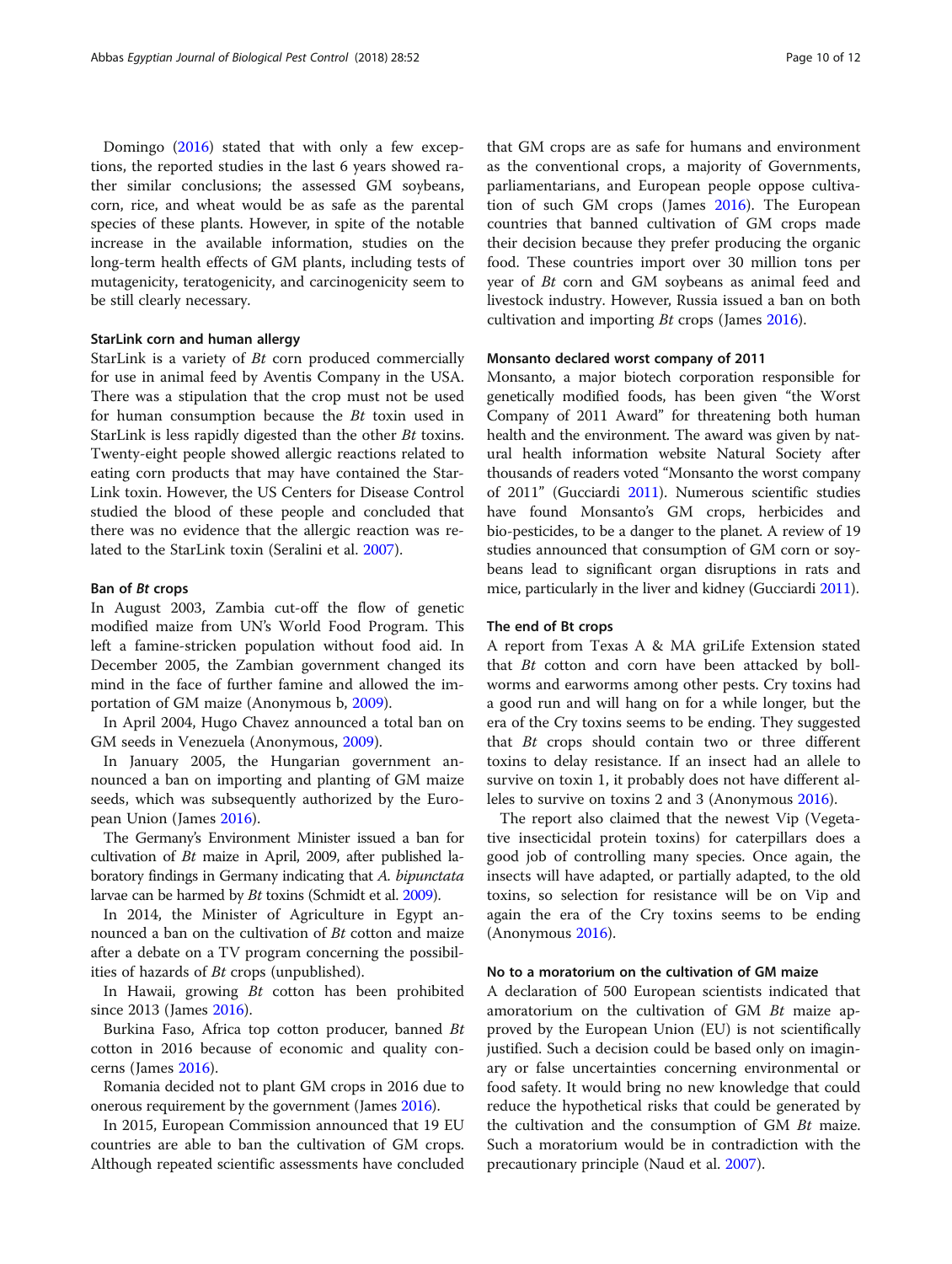<span id="page-10-0"></span>Plant varieties obtained either by classical breeding or by gene transfer share a similar level of risk, which is low in both cases. Maize has been cultivated and eaten by humans for thousands of years without any negative effect for animal or human health despite the numerous genetic modifications undertaken during classical genetic selection. The insecticidal active toxin presents in  $Bt$  maize has been exploited for decades within the applied commercial compounds of Bacillus thuringiensis without any observed toxicity or allergic response (Naud et al. [2007](#page-11-0)).

# Conclusions

This review shows that some researchers support the cultivation of Bt crops depending upon the results of their laboratory and field studies on the safety of such crops to environment and mammals. Others are against Bt crops as they may cause risk to human.

The article "Monsanto is Declared the Worst Company of 2011" claimed that the Award was given by natural health information website, Natural Society, after voting of thousands of readers. A review of 19 studies announced that consumption of GM corn or soybeans may lead to significant organ-disruption in rats and mice particularly in the liver and kidneys.

On the other hand, the article "No to a Moratorium on the Cultivation of GM Maize" claimed that the declaration was signed by 500 researchers in Europe. This declaration relies, as mentioned, on the following: (1) Any plant variety obtained either by classical breeding or by gene transfer has a similar level of risk which is little in both cases. (2) Bt-commercial bio-insecticide has been applied for decades without any toxic or allergic response being observed.

Finally, and from my point of view, it seems that this controversy could be attributed, in part, to a competition between the companies producing chemical insecticides and those producing bio-control agents. In addition, there are still scientists as well as crops producers worldwide that do not trust in the biological control of insects.

#### Abbreviations

Bt: Bacillus thuringiensis; Cry: Crystal; Cyt: Cytolytic; EPA: The Environmental Protection Agency; FDA: Food and Drug Administration; GMO: Genetically Modified Organisms; Vip: Vegetative insecticidal protein

#### Author's contribution

The author read and approved the final manuscript.

#### Ethics approval and consent to participate Not applicable.

#### Consent for publication

I agree to publish the manuscript.

#### Competing interests

The author declares that he has no competing interests.

## Publisher's Note

Springer Nature remains neutral with regard to jurisdictional claims in published maps and institutional affiliations.

Received: 2 January 2018 Accepted: 16 May 2018 Published online: 19 June 2018

#### References

- Al-Deeb MA, Wilde GE (2003) Effect of Bt corn expressing Cry3Bb1 toxin for corn rootworm on above ground non-target arthropods. Environ Entomol 32(5): 1164–1170
- Alvarez-Alfageme F, Bigler F, Romeis J (2010) Laboratory toxicity studies demonstrating no adverse effects of Cry1Ab, Cry3Bb to larvae of Adalia bipunctata. Transgenic Res 20:467–479
- Anilkumar B, Gopala A, Kalukumar B, Usha M, Anjaneyulu Y, Gopi KS (2010) Serobiochemical studies in sheep fed on Bt cotton plants. Toxicol Int 17(2):99–101
- Anonymous (2000) Bt cotton. [www.bt.ucsd.edu/bt\\_cotton.html](http://www.bt.ucsd.edu/bt_cotton.html), pp 1–3 Anonymous (2009) Genetically modified food. [https://en.wikipedia.org/wiki/](https://en.wikipedia.org/wiki/genetically_modified_food_controversies)
- [genetically\\_modified\\_food\\_controversies](https://en.wikipedia.org/wiki/genetically_modified_food_controversies), pp 1–11
- Anonymous (2010) Genetically modified maize. [http://en.wikipedia.org/wiki/](http://en.wikipedia.org/wiki/Genetically_modified_maize) [Genetically\\_modified\\_maize](http://en.wikipedia.org/wiki/Genetically_modified_maize), pp 1–6
- Anonymous (2012) Genetically modified maize in Europe. [http://www.](http://www.gmocompass.org/eng/grocery_shopping/crops/18.genetically_modified_) [gmocompass.org/eng/grocery\\_shopping/crops/18.genetically\\_modified\\_](http://www.gmocompass.org/eng/grocery_shopping/crops/18.genetically_modified_), pp 1–2
- Anonymous (2016) Current cotton scenario: cotton production and balance sheet. The Cotton Corporation of India Ltd, Navi Mumbai
- Baeshen NA, Sheikh A, Bora RS, Ahmed MM, Ramadan HA, Radwan EM (2014) Cell factories for insulin production. Microb Cell Factories 13:1–9
- Bagla P (2010) Hardy cotton-munching pests are latest blow to GM crops. Science 327(5972):1439
- Ben-Dov E (2014) Bacillus thuringiensisvar.israelensis and its dipteran specific toxins. Toxins (Basel.) 6(4):1222–1243
- Bravo A, Gill SS, Soberon M (2007) Mode of action of Bacillusthuringiensis cry and Cyt toxins and their potential for insect control. Toxicon 49:422–435
- Broderick NA, Raffa KF, Handelsman J (2006) Midgut bacteria required for Bt insecticidal activity. Proc. Natl. Acad.Sci., USA 103(41):196–199
- Brookes, G. and Barfoot, P. 2017. GM crops: global socio-economic and environmental impacts (1996–2015). Dorcester: PG Economics LTD. Online: [www.pgeconomics.co.uk/pdf/2017globalimpactstudy](http://www.pgeconomics.co.uk/pdf/2017globalimpactstudy)
- Chakroun M, Banyulls N, Bel Y, Ferre J (2016) Bacterial vegetative insecticidal proteins from entomopathogenic bacteria. Microbiol Mol Biol Rev 80: 329–350
- Chowdhury EH, Kuribara H, Hino A, Sultana B, Mikami O, Shimada N (2003) Detection of corn intrinsic and recombinant DNA fragments and Cry1Ab protein in the gastrointestinal contents of pigs fed genetically modified corn. J Animal Sci 81:2546–2551
- Crickmore N (2017) Bacillus thuringiensis toxins classification, pp 41–53. [http://link.](http://link.springer.com/chapter/10.1007/978-3-319-56678_3.pdf) [springer.com/chapter/10.1007/978-3-319-56678\\_3.pdf](http://link.springer.com/chapter/10.1007/978-3-319-56678_3.pdf)

Crickmore N, Zeigler DR, Feitelson J, Schnepf E (1998) Revision of the nomecluture for Bacillus thuringiensis pesticidal crystal proteins. Microbiol Mol Biol Rev 62(3):807–813

Crickmore, N.; Zeigler, D.R.; Schnepf, E.; Baum, J.; Bravo, A. and Dean, D.H. 2014. Bacillus thuringiensis toxins nomenclature. [www.btnomencluture.infolifesci.](http://www.btnomencluture.infolifesci.sussex.ac.uk/Home/Neil_Crickmore/Bt) [sussex.ac.uk/Home/Neil\\_Crickmore/Bt](http://www.btnomencluture.infolifesci.sussex.ac.uk/Home/Neil_Crickmore/Bt) (7 Nov. 2014)

- Dahi HF (2013) Assessment of the effects of transgenic Bt cotton that contains Cry1Ac and Cry2Ab toxins on the abundance of non-target organisms community. Journal Nature and Science (JNSCI) 11(2):117–122
- deVendomois JS, Roullier F, Dominique C, Seralini G (2009) A comparison of the effects of three GM corn varieties on mammalian health. Int J Biol Sci: 5(7):706-26
- Domingo JL (2016) Safety assessment of GM plants: an updated review of the scientific literature. Food Chem Toxicol 95:12–18
- Duan JJ, Marvier M, Huesing J, Dively G, Huang ZY (2008) A meta-analysis of effects of Bt toxins on honeybees. PLoS One 3(1):e1415
- Fiester A (2006) Why the omega 3 piggy should not go to market. Nat Biotechnol 24:1472–1473
- Gill SS, Cowels EA, Pietrantonio PV (1992) The mode of action of Bt endotoxins. Annu Rev Entomol 37:615–636
- Gucciardi A (2011) Monsanto declared worst company of 2011. [http://](http://naturalociety.com/merck-monsanto-worst-company-award) [naturalociety.com/merck-monsanto-worst-company-award](http://naturalociety.com/merck-monsanto-worst-company-award), pp 1–5